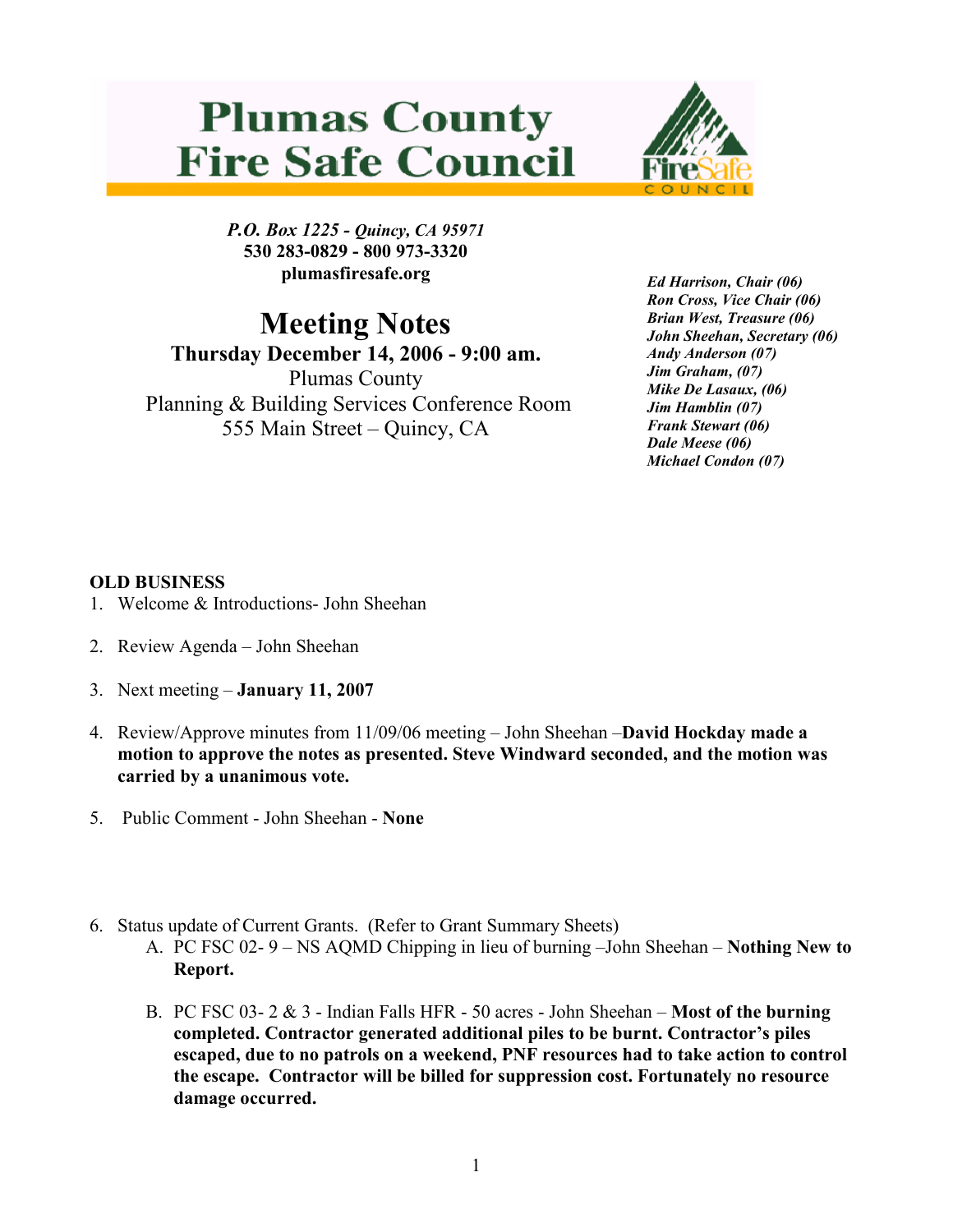- A. PC FSC 03- 6 & 7 Cromberg HFR 350 acres John Sheehan Harvesting is finishing up on last mechanical thinning parcel. Depending on product revenues will determine how much additional mastication or hand treatment will occur on 2 other small parcels.
- B. PC FSC 03 –12 & 13 Elderly/Disabled Defensible Space John Sheehan Nothing New to Report.
- C. PC FSC 04-1, 2,  $& 8$  C Road HFR 117 acres John Sheehan Request for proposals for hand thinning, piling & burning , and mastication are out for solicitation. Four contractors showed up on the pre-bid trip. 30 acres of mechanical thinning remains to be completed. Due to overextension of the LTO, a contract extension may be necessary.
- D. PC FSC 04-4 & 12 Canyon Dam HFR 900 acres– John Sheehan Nothing New to Report.
- E. PC FSC 04-6 County Stewardship Proposal John Sheehan Nothing New to Report.
- F. PC FSC 06-7 PC FSC Council Coordination John Sheehan PC FSC made a presentation to the Sierra Nevada Conservancy of the need for them to consider funding fuel reduction projects in the Sierra's, through the CA FSC, with Prop 84 funds. PC FSC is collaborating with the Mt. Hough RD and holding a public scoping meeting on 12/14/06 for the Keddie project which surrounds Indian Valley. Work continues with website updates, sharing of firesafe information, press releases & associated grant activities.
- G. PC FSC 05-2  $& 6$  Whitehawk HFR- 121 acres John Sheehan Request for proposals for mechanical thinning, and mastication are out for bid. Three contractors showed up on the pre-bid trip on 12/13/06.
- H. PC FSC 05-3  $& 7$  Greenhorn HFR 30 acres John Sheehan Project lay out is complete, trees are marked, & property lines located. RPF is negotiating with some landowners for landings. NEPA is being prepared for the USFS.
- I. PC FSC 05-4  $& 8$  Grizzly Ck. HFR- 128 acres John Sheehan Project lay out is complete, property lines located and a sample mark completed.
- J. PC FSC 06-1  $\&$  8 West Almanor Community Club HFR 11 acres -John Sheehan – Project lay out is complete, trees are marked, & property lines located. RPF will be putting out a prospectus to request bids for mechanical thinning in the next week.
- K. PC FSC 03-1, 05-5, 06-2  $& 5$  Eastern Plumas HFR 175 acres John Sheehan Project lay out will begin after Massack is laid out and marked. PC FSC doe not yet have a contract with PNF on this project yet.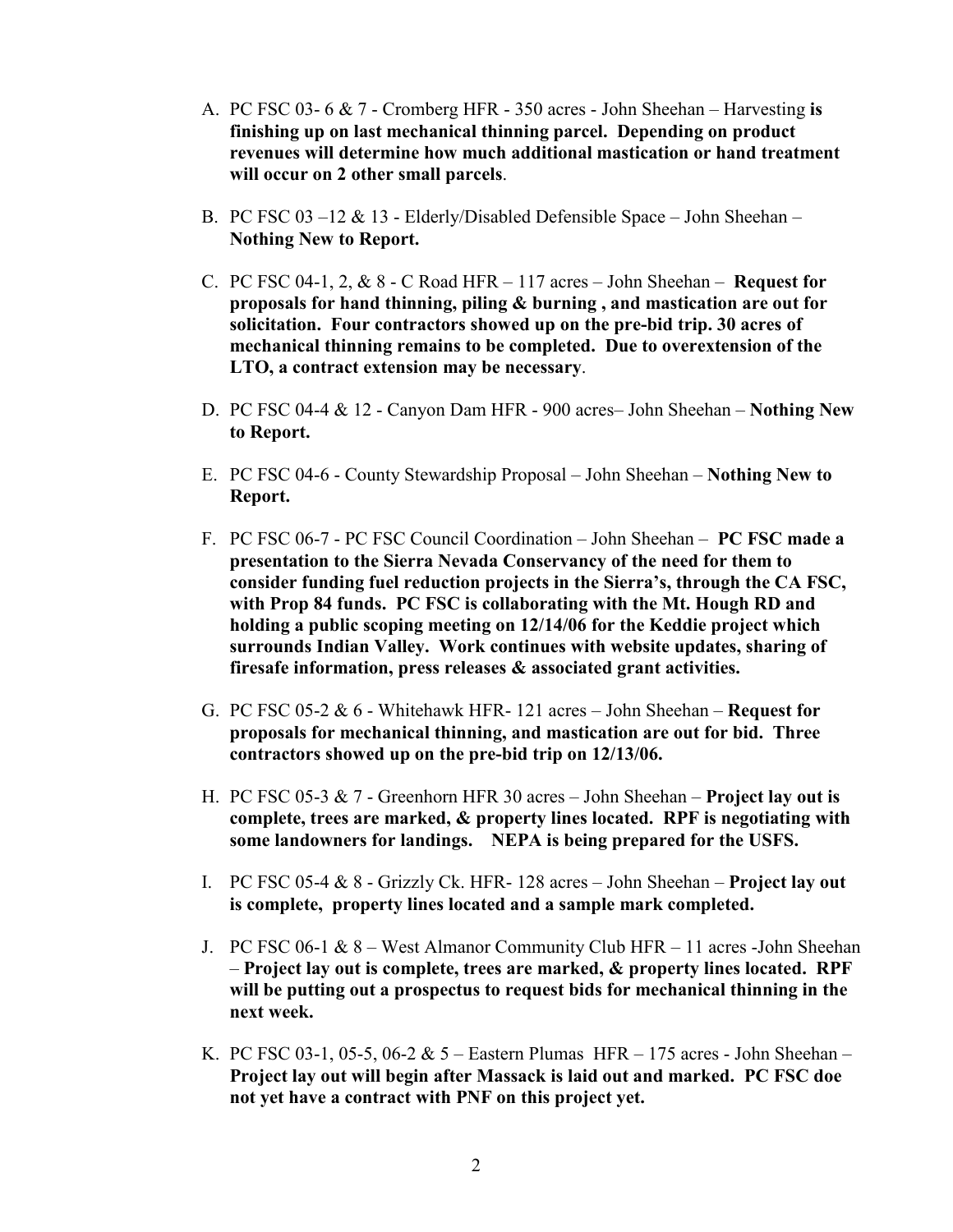- L. PC FSC 06-3  $& 9$  Massack HFR 160 acres -John Sheehan Project lay out and tree marking has started and property lines are located
- M. PC FSC 06-4 & 10 Little Grass Valley HFR 111 acres John Sheehan Nothing New to Report.
- N. PC FSC 06-6 La Porte Pines HFR 75 acres -John Sheehan Nothing New to Report.
- 7. HFQLG –HFR project overview/relation to communities' opportunities Project mapping integration involving USFS, CDF and Fire Safe Council - PNF's fuel reduction out year program of work – Michael Condon – PC FSC is collaborating with the Mt. Hough RD and holding a public scoping meeting on 12/14/06 for the Keddie project which surrounds Indian Valley.
- 8. Implementation of the Plumas County Community Wildfire Protection Plan (CWPP) Jim Graham  $-PC$  Board of Supervisors will vote on passing of the Driveway & shake roof ordinance revisions on 12/19/06. There has been some concerns raised by developers and engineers that this revision may create a burden to some property owners. Emergency services personnel reported of difficulty in getting to existing residences due to excessive slopes & no turnarounds, because of the current ordinance.

Jeff Harter, CDF, discussed the revised hazard mapping project that CDF is working on. This ranking is expected to be an improvement over prior efforts. This hazard ranking process will occur over the next year with opportunities for input from counties and fire departments. In 2008 any new residential construction in a high hazard zone will to conform to more stringent fire safe building regulations.

- 9. Committee report on recommendations for fuel reduction treatment areas of public lands around communities, beyond HFQLG. – Frank Stewart – HF QLG forests have released their revised program of work.
- 10. PC FSC Board Nominating Committee Report– Ed Harrison Deferred till next month due to a meeting room scheduling conflict.

## NEW BUSINESS

- 1. Presentation of Plumas County's Internet mapping system Dennis Miller Deferred till next month due to a meeting room scheduling conflict.
- 2. Defensible Space on Public Lands Jason Moghaddas Deferred due to a meeting room scheduling conflict.
- 3. PC FSC Registering for CA Climate Action Registry John Sheehan- John made a motion that PC FSC sign up as a participant in the CA Climate Action Registry. The motion was seconded by Claude Sanders. In discussion john expressed a hope of being able to generate revenues from council projects. There are still a lot of unknowns. The motion carried with a majority vote and one no vote.